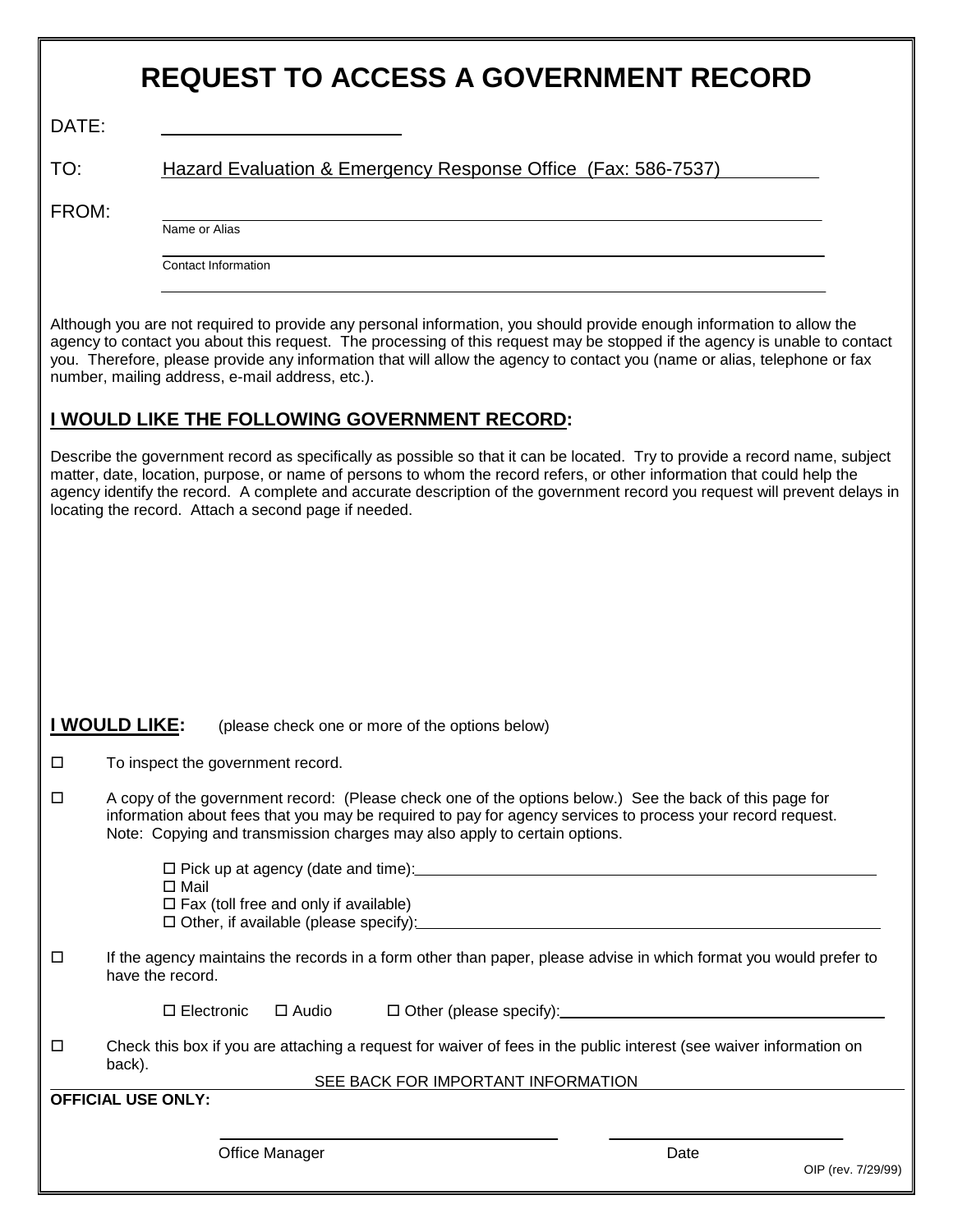## **FEES FOR PROCESSING RECORD REQUESTS**

You may be charged fees for the services that the agency must perform when processing your record request, including fees for making photocopies and other lawful fees. The first \$30 of fees charged for searching for a record, reviewing, and segregating will not be charged to you. Any amount over \$30 will be charged to you. Fees are as follows:

Search for a Record  $$2.50$  for 15 minutes Review and Segregation of a Record \$5.00 for 15 minutes

## **WAIVER OF FEES IN THE PUBLIC INTEREST**

Up to \$60 of fees for searching for, segregating and reviewing records may be waived when the waiver would serve the public interest as described in section 2-71-32, Hawaii Administrative Rules. If you wish to apply for a waiver of fees in the public interest, you must attach to this request a statement of facts, including your identity as the requester, to show how the waiver of fees would serve the public interest. The criteria for this waiver, found at section 2-71-32, Hawaii Administrative Rules, are:

- (1) The requested record pertains to the operations or activities of an agency;
- (2) The record is not readily available in the public domain; and
- (3) The requester has the primary intention and the actual ability to widely disseminate information from the government record to the public at large.

# **AGENCY RESPONSE TO YOUR REQUEST FOR ACCESS**

The agency to which you addressed your request must respond within a set time period. The agency will normally respond to you within 10 business days from the date it receives your request; however, in extenuating circumstances the agency must respond within 20 business days from the date of your request. If you have questions about the response time, you may contact the agency's UIPA contact person. If you are not satisfied with the agency's response, you may call the Office of Information Practices at 808-586-1400.

### **REQUESTER'S RESPONSIBILITIES**

You have certain responsibilities under §2-71-16 Hawaii Administrative Rules. You may obtain a copy of these rules from the Lieutenant Governor's Office or from the Office of Information Practices. These responsibilities include making arrangements to inspect and copy records, providing further clarification or description of the requested record as instructed by the agency's notice, and making a prepayment of fees, if assessed.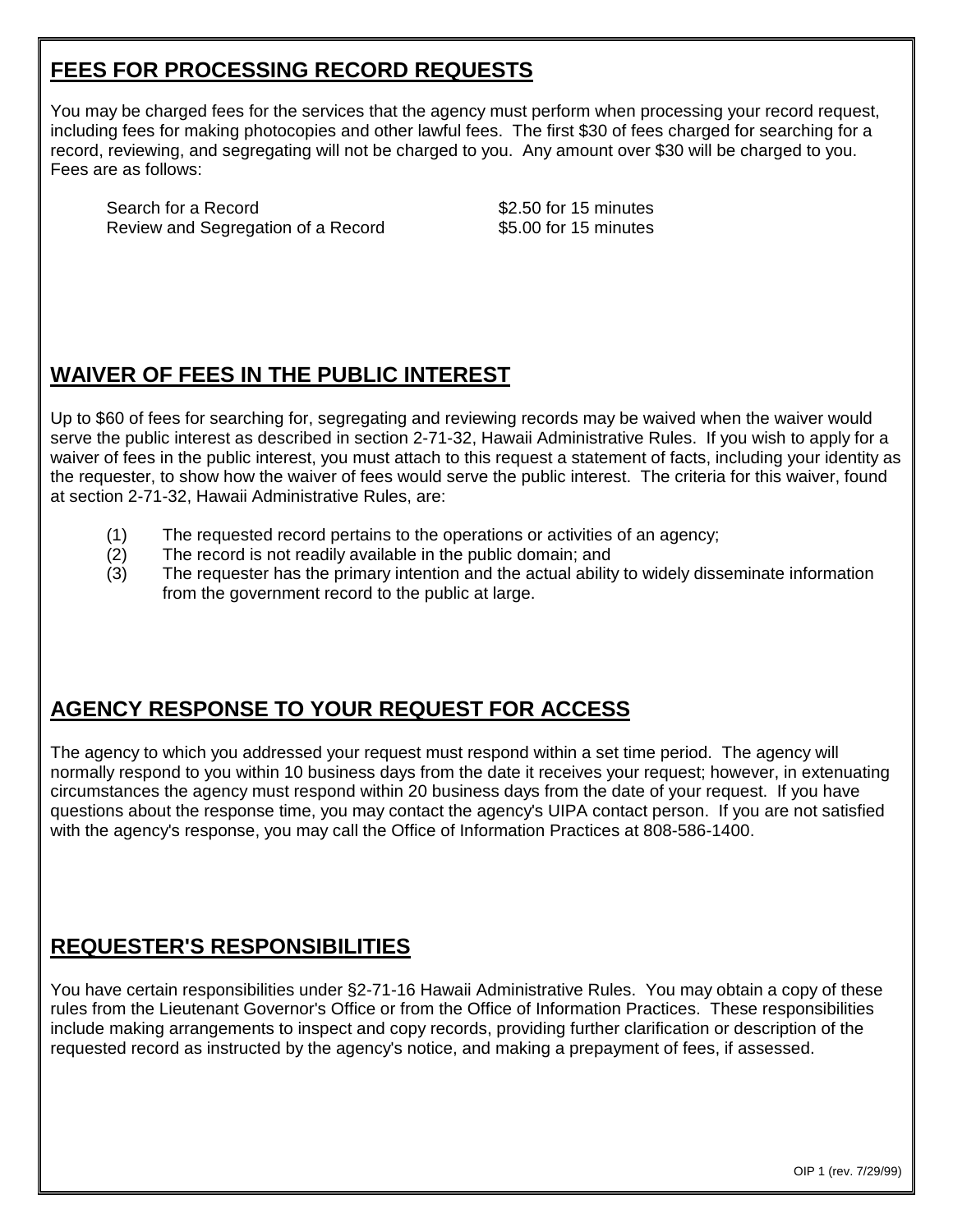| <b>NOTICE TO REQUESTER</b>                                                                                                                                                                                                                                                                             |                       |                                                                                                                                                                                                                                                                                                                                                                                                                                                                                                                                                  |  |  |  |  |
|--------------------------------------------------------------------------------------------------------------------------------------------------------------------------------------------------------------------------------------------------------------------------------------------------------|-----------------------|--------------------------------------------------------------------------------------------------------------------------------------------------------------------------------------------------------------------------------------------------------------------------------------------------------------------------------------------------------------------------------------------------------------------------------------------------------------------------------------------------------------------------------------------------|--|--|--|--|
| DATE:                                                                                                                                                                                                                                                                                                  |                       |                                                                                                                                                                                                                                                                                                                                                                                                                                                                                                                                                  |  |  |  |  |
| TO:                                                                                                                                                                                                                                                                                                    |                       |                                                                                                                                                                                                                                                                                                                                                                                                                                                                                                                                                  |  |  |  |  |
| FROM:                                                                                                                                                                                                                                                                                                  |                       | Dept. of Health/Hazard Evaluation & Emergency Response Office/(808)586-4249/<br>Department Name, Name & Telephone Number of Contact Person at Agency                                                                                                                                                                                                                                                                                                                                                                                             |  |  |  |  |
| ACCESS TO THE GOVERNMENT RECORD YOU REQUESTED (copy of request attached or brief description below)                                                                                                                                                                                                    |                       |                                                                                                                                                                                                                                                                                                                                                                                                                                                                                                                                                  |  |  |  |  |
|                                                                                                                                                                                                                                                                                                        |                       |                                                                                                                                                                                                                                                                                                                                                                                                                                                                                                                                                  |  |  |  |  |
|                                                                                                                                                                                                                                                                                                        |                       |                                                                                                                                                                                                                                                                                                                                                                                                                                                                                                                                                  |  |  |  |  |
| $\Box$<br>П<br>ப                                                                                                                                                                                                                                                                                       | $\Box$<br>П<br>$\Box$ | will be granted in its entirety.<br>cannot be granted because<br>agency does not maintain the requested record.<br>agency needs a further description or clarification of the requested record. Please contact the agency within<br>day or your request will be considered abandoned.<br>the request would require the agency to create a summary or compilation from records that is not readily<br>retrievable.<br>is denied in its entirety or will be granted only to certain part(s) of this government record. Denial of access to this or |  |  |  |  |
|                                                                                                                                                                                                                                                                                                        |                       | portions of this government record is based upon the following subsections of section 92F-13, Hawaii Revised Statutes, or<br>other laws as cited below. The portions of the record that the agency will not disclose are described in general terms:                                                                                                                                                                                                                                                                                             |  |  |  |  |
| <b>STATUTE</b>                                                                                                                                                                                                                                                                                         |                       | <b>RECORD OR PORTIONS WITHHELD</b>                                                                                                                                                                                                                                                                                                                                                                                                                                                                                                               |  |  |  |  |
|                                                                                                                                                                                                                                                                                                        |                       | <b>METHOD AND DATE OF DISCLOSURE:</b>                                                                                                                                                                                                                                                                                                                                                                                                                                                                                                            |  |  |  |  |
| ப<br>$\Box$                                                                                                                                                                                                                                                                                            | $\Box$<br>□           | Copy provided to you:<br>available for pick-up at the agency on (date/time):<br><u> available for pick-up</u> at the agency on (date/time):<br>to be mailed                                                                                                                                                                                                                                                                                                                                                                                      |  |  |  |  |
| □                                                                                                                                                                                                                                                                                                      | $\mathsf{L}$          | transmitted by other means as requested<br>Incremental Disclosure: The record will be disclosed in increments. (The agency must attach a<br>description of extenuating circumstances that support its intention to disclose incrementally.<br>See §2-71-15 H.A.R.) The first increment will be available on ___________________                                                                                                                                                                                                                  |  |  |  |  |
| See Back for Information on Fees                                                                                                                                                                                                                                                                       |                       |                                                                                                                                                                                                                                                                                                                                                                                                                                                                                                                                                  |  |  |  |  |
| Should you have questions about the agency's response, you may contact the person named above. If you are not satisfied with the<br>agency's response, you may call the Office of Information Practices at 808-586-1400.<br>$\bigcap_{n=1}^{\infty}$ $\bigcap_{n=1}^{\infty}$ $\bigcap_{n=1}^{\infty}$ |                       |                                                                                                                                                                                                                                                                                                                                                                                                                                                                                                                                                  |  |  |  |  |